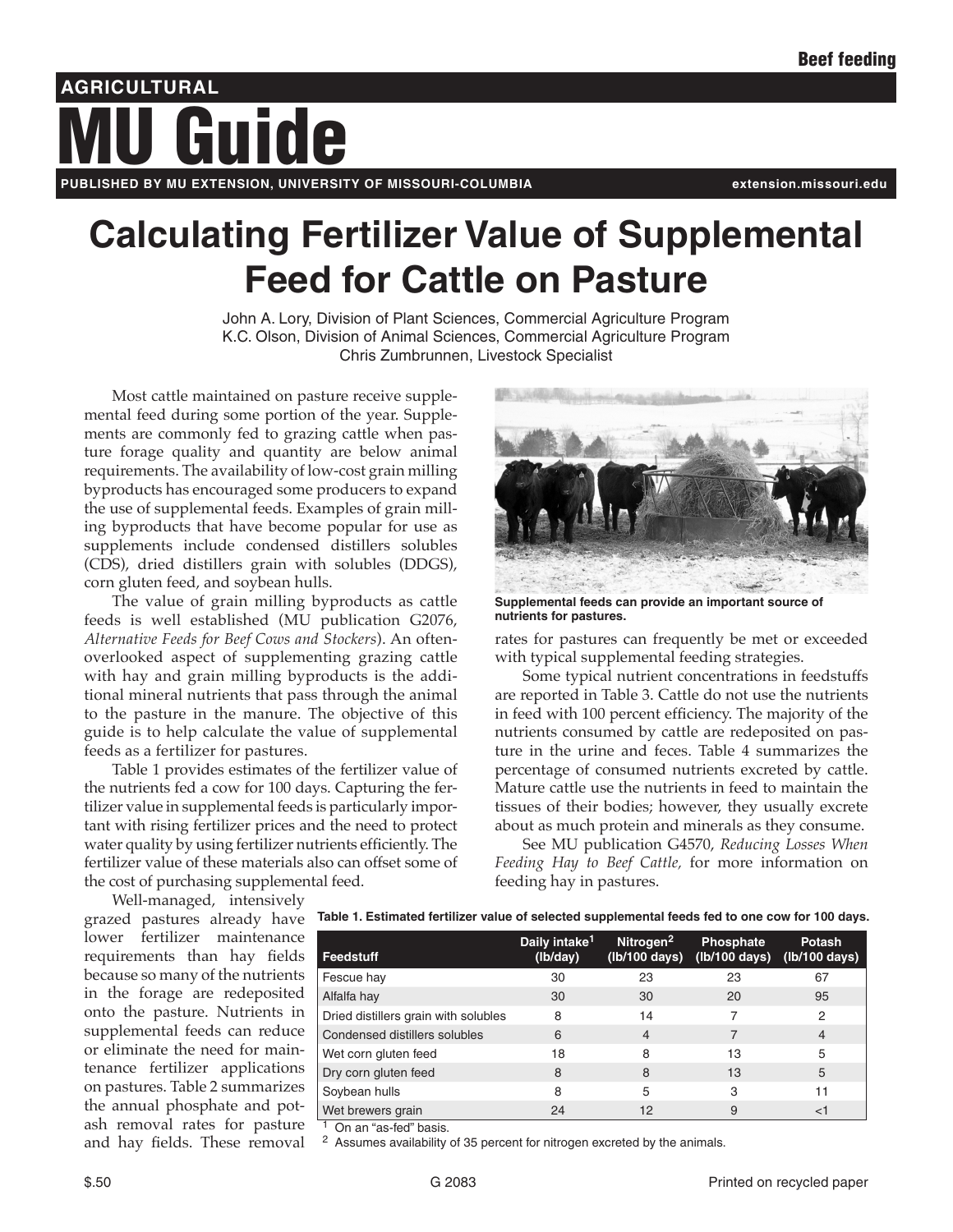**Table 2. Estimated annual phosphate and potash removal from cool-season pasture and hay fields.**

| Forage  | (tons/A) | Yield goal Phosphate removal Potash removal<br>(Ib/A) | (Ib/A) |
|---------|----------|-------------------------------------------------------|--------|
| Pasture |          | 10                                                    | 34     |
| Hay     |          | 27                                                    | 102    |

# **Calculating the fertilizer value of supplemental feed**

There are three steps in determining fertilizer nutrient value of supplemental feeds.

- 1. Determine the amount of supplemental feed consumed by grazing animals.
- 2. Determine the amount nutrients in the supplemental feed available for use as fertilizer.
- 3. Determine the effective nutrient application rate onto a pasture.

#### **Step 1: Determine the amount of supplemental feed consumed by animals.**

The most convenient way to estimate the amount of supplemental feed consumed by animals is to estimate the daily intake of the feed by the animals grazing the pasture and the number of days feed was provided to the animals. The amount of supplemental feed *(SF)* consumed, in pounds, is equal to the number of animals fed *(A)* times the amount of feed each animal receives per day  $(F_d)$  times the number of days  $(D)$ the animals are on feed:

$$
SF = A \times F_d \times D
$$

Table 5 includes typical values for the daily intake (on an "as-fed" or wet basis) of specific supplemental feeds. The number of days animals are fed over the course of a year typically ranges from 90 to 150 days. These values are provided as guidelines; use the actual numbers for your farm.

## **Step 2: Determine the amount of nutrients available for use as fertilizer.**

The objective here is to estimate the amount of supplemental nutrients excreted onto pasture and, therefore, available for use as fertilizer.

Nutrient availability in supplemental feed is affected by the concentration of nutrients in the feed, the percentage of those nutrients excreted by the animals and the availability of the manure nutrients as a fertilizer source. For the amount of supplemental feed *(SF)* calculated in Step 1, use values in Tables 3 and 4 to calculate the amount of nitrogen, in pounds, available as fertilizer  $(N_a)$  as follows:

#### $N_a = (SF \times$  protein concentration (%)/100) *(see Table 3)*<br>  $\times$  excreted nitrogen (%)/100 *(see Table 4)*  $\times$  excreted nitrogen (%)/100 3 **35% fertilizer availability/100**

#### $\times$  1 lb nitrogen fertilizer/6.25 lb protein

Similarly, the amounts of available phosphate *(Pa)* and available potash  $(K_a)$  can be calculated as follows:

- $P_a = (SF \times \text{phosphorus concentration } (\%)/100)$ 3 **excreted phosphorus (%)/100**  3 **100% fertilizer availability/100** 
	- 3 **2.3 lb phosphate fertilizer/lb phosphorus**

 $K_a = (SF \times potassium$  concentration (%)/100) 3 **excreted potassium (%)/100**  $\times$  100% fertilizer availability/100

 $\times$  1.2 lb potash fertilizer/lb potassium

Use Table 3 to estimate the nutrient concentration in the supplemental feed. Use Table 4 to estimate the percentage of nutrients excreted by the animal. Note that phosphate and potash in manure are 100 percent equal to fertilizer nutrients. However, nitrogen in manure is substantially less available than fertilizer nitrogen. An estimated 35 percent of the nitrogen in excreted urine and feces is available as fertilizer. The rest is lost to the atmosphere as ammonia or tied up in unavailable forms in the manure.

## **Step 3: Determine the effective nutrient application rate for a pasture.**

The rate  $(R_a)$  at which nutrients are applied to a pasture is affected by the availability of nutrients in the manure (calculated in Step 2), the proportion of the supplemental feed fed in a particular pasture and the size of the pasture:

## $R_a$  = available nutrients (lb)  $\times$  % of feed fed on that pasture/100 **pasture size (acres)**

**Table 3. Nitrogen, phosphorus and potassium concentration of selected feedstuffs. All values are reported on an "as-fed" basis.**

| Feedstuff                            |     |      | Dry matter, % Protein <sup>1</sup> , % Phosphorus, % Potassium, % |      |
|--------------------------------------|-----|------|-------------------------------------------------------------------|------|
| Fescue hay                           | 100 | 12.5 | 0.3                                                               | 1.7  |
| Alfalfa hay                          | 100 | 18   | 0.3                                                               | 2.6  |
| Dried distillers grain with solubles | 90  | 32   | 0.4                                                               | 0.2  |
| Condensed distillers solubles        | 35  | 12   | 0.5                                                               | 0.6  |
| Wet corn gluten feed                 | 40  | 8    | 0.3                                                               | 0.3  |
| Dry corn gluten feed                 | 90  | 18   | 0.7                                                               | 0.6  |
| Soybean hulls                        | 90  | 11   | 0.2                                                               | 1.1  |
| Wet brewers grain                    | 30  | 9    | 0.2                                                               | 0.03 |

 $1$  To convert from protein to nitrogen, divide by 6.25.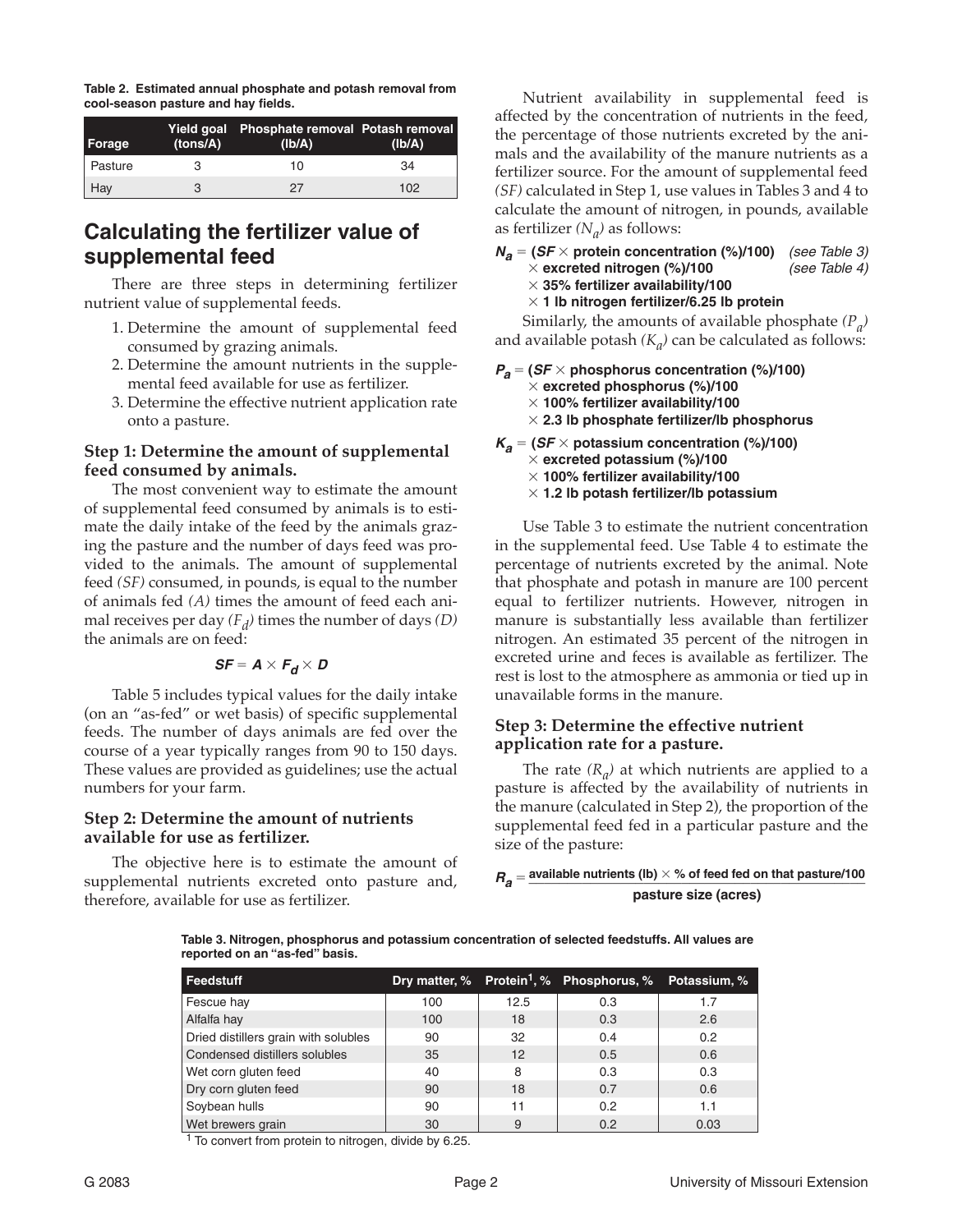**Table 4. Percentage of consumed nutrients (nitrogen, phosphorus and potassium) excreted by cattle.**

| <b>Animal type</b> | <b>Nitrogen</b><br>(% excreted) | <b>Phosphorus</b><br>(% excreted) | <b>Potassium</b><br>$(%$ excreted) |
|--------------------|---------------------------------|-----------------------------------|------------------------------------|
| Growing cattle     | $50 - 70$                       | $65 - 75$                         | $65 - 85$                          |
| Mature cattle      | 100                             | 100                               | 100                                |

**Table 5. Typical daily intake (on an "as-fed" basis) for selected supplemental feeds.**

| Feedstuff                            | <b>Typical daily intake</b><br>(Ib/animal/day) |
|--------------------------------------|------------------------------------------------|
| Fescue hay                           | 30                                             |
| Alfalfa hay                          | 30                                             |
| Dried distillers grain with solubles | $6 - 10$                                       |
| Condensed distillers solubles        | $3 - 9$                                        |
| Wet corn gluten feed                 | $13 - 23$                                      |
| Dry corn gluten feed                 | $6 - 10$                                       |
| Soybean hulls                        | $6 - 10$                                       |
| Wet brewers grain                    | $17 - 30$                                      |



**Unrolling hay is one strategy for increasing the distribution of nutrients on pasture.**

## **Example 1: Feeding fescue hay**

A farmer feeds 100 cows (A) 30 pounds fescue hay per day (F<sub>d</sub>) from mid-December to early April (D = 110 days). The winter pasture is 100 acres. What is the fertilizer value of the imported hay to this pasture?

#### *Step 1:*

Amount of supplemental feed  $(SF) = 100 \text{ cows} \times 30 \text{ lb}$  hay/cow/day  $\times 110 \text{ days} = 330,000 \text{ lb}$  feed

#### *Step 2:*

|        | Available nitrogen $(N_a)$         | $=$ (330,000 lb feed $\times$ 12.5% nitrogen/100)<br>$\times$ 100% excreted/100<br>$\times$ 35% available/100<br>$\times$ 1 lb nitrogen fertilizer/6.25 lb protein                         | $= 2,310$ lb nitrogen     |
|--------|------------------------------------|--------------------------------------------------------------------------------------------------------------------------------------------------------------------------------------------|---------------------------|
|        | Available phosphate $(P_{\alpha})$ | $=$ (330,000 lb feed $\times$ 0.3% phosphorus/100)<br>$\times$ 100% excreted/100<br>$\times$ 100% available/100<br>$\times$ 2.3 lb phosphate fertilizer/lb phosphorus = 2,280 lb phosphate |                           |
|        | Available potash $(K_a)$           | $=$ (330,000 lb feed $\times$ 1.7% potassium/100)<br>$\times$ 100% excreted/100<br>$\times$ 100% available/100<br>$\times$ 1.2 lb potash fertilizer/lb potassium                           | $= 6,730$ lb potash       |
| tep 3: |                                    |                                                                                                                                                                                            |                           |
|        | Nitrogen application rate          | 2,310 lb nitrogen $\times$ 100% on field/100<br>100 acres                                                                                                                                  | $=$ 23 lb nitrogen/acre   |
|        | Phosphate application rate $=$     | 2,280 lb phosphate $\times$ 100% on field/100<br>100 acres                                                                                                                                 | $= 23$ lb phosphorus/acre |
|        | Potash application rate            | 6,730 lb potash $\times$ 100% on field/100<br>100 acres                                                                                                                                    | $= 67$ lb potash/acre     |

Note that the phosphate and potash application rate is more than double the annual removal rate for most pastures, so soil test levels for these nutrients will increase over time if this pasture is used annually for winter pasture. The available nutrients in the manure are worth \$2,967, or \$29.50 per acre or \$18/ton of hay if one assumes fertilizer value of \$0.40/lb nitrogen, \$0.30/lb phosphate and \$0.20/lb potash.

*Step 3:*